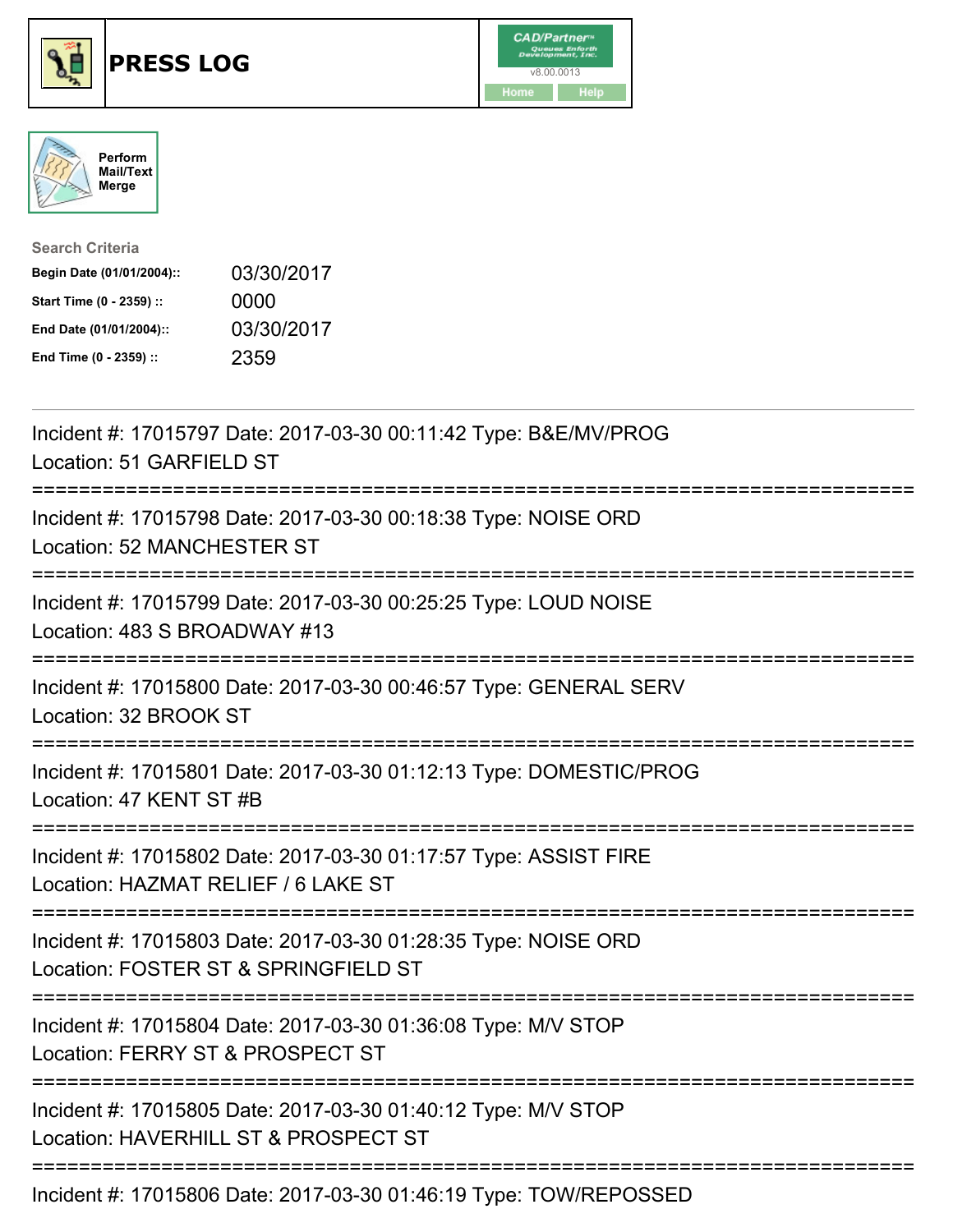Location: 17 TYLER ST

| Incident #: 17015807 Date: 2017-03-30 01:56:21 Type: M/V STOP<br>Location: HAVERHILL ST & IRENE ST            |
|---------------------------------------------------------------------------------------------------------------|
| Incident #: 17015808 Date: 2017-03-30 02:02:23 Type: BUILDING CHK<br>Location: 703 HAVERHILL ST               |
| Incident #: 17015810 Date: 2017-03-30 02:06:28 Type: BUILDING CHK<br>Location: 678 HAVERHILL ST               |
| Incident #: 17015809 Date: 2017-03-30 02:10:26 Type: BUILDING CHK<br>Location: SAMS / 208 BROADWAY            |
| Incident #: 17015811 Date: 2017-03-30 02:13:16 Type: BUILDING CHK<br>Location: DUNKIN DONUTS / 549 ANDOVER ST |
| Incident #: 17015812 Date: 2017-03-30 02:15:25 Type: TOW/REPOSSED<br>Location: 64 BENNINGTON ST               |
| Incident #: 17015814 Date: 2017-03-30 02:18:55 Type: BUILDING CHK<br>Location: DUNKIN DONUTS / 608 S UNION ST |
| Incident #: 17015813 Date: 2017-03-30 02:19:11 Type: ALARM/BURG<br>Location: ANCHOR AUTO / 140 WEST ST        |
| Incident #: 17015815 Date: 2017-03-30 02:22:21 Type: SUS PERS/MV<br>Location: BEACONS / BEACON ST             |
| Incident #: 17015816 Date: 2017-03-30 02:30:19 Type: BUILDING CHK<br>Location: 29 BARKER ST                   |
| Incident #: 17015817 Date: 2017-03-30 02:37:25 Type: M/V STOP<br>Location: HAVERHILL ST & ROYAL ST            |
| Incident #: 17015818 Date: 2017-03-30 02:41:59 Type: M/V STOP<br>Location: 606 LOWELL ST                      |
| Incident #: 17015819 Date: 2017-03-30 02:46:54 Type: M/V STOP<br>Location: FRONT ST & S BROADWAY              |
| Incident #: 17015820 Date: 2017-03-30 02:50:19 Type: M/V STOP                                                 |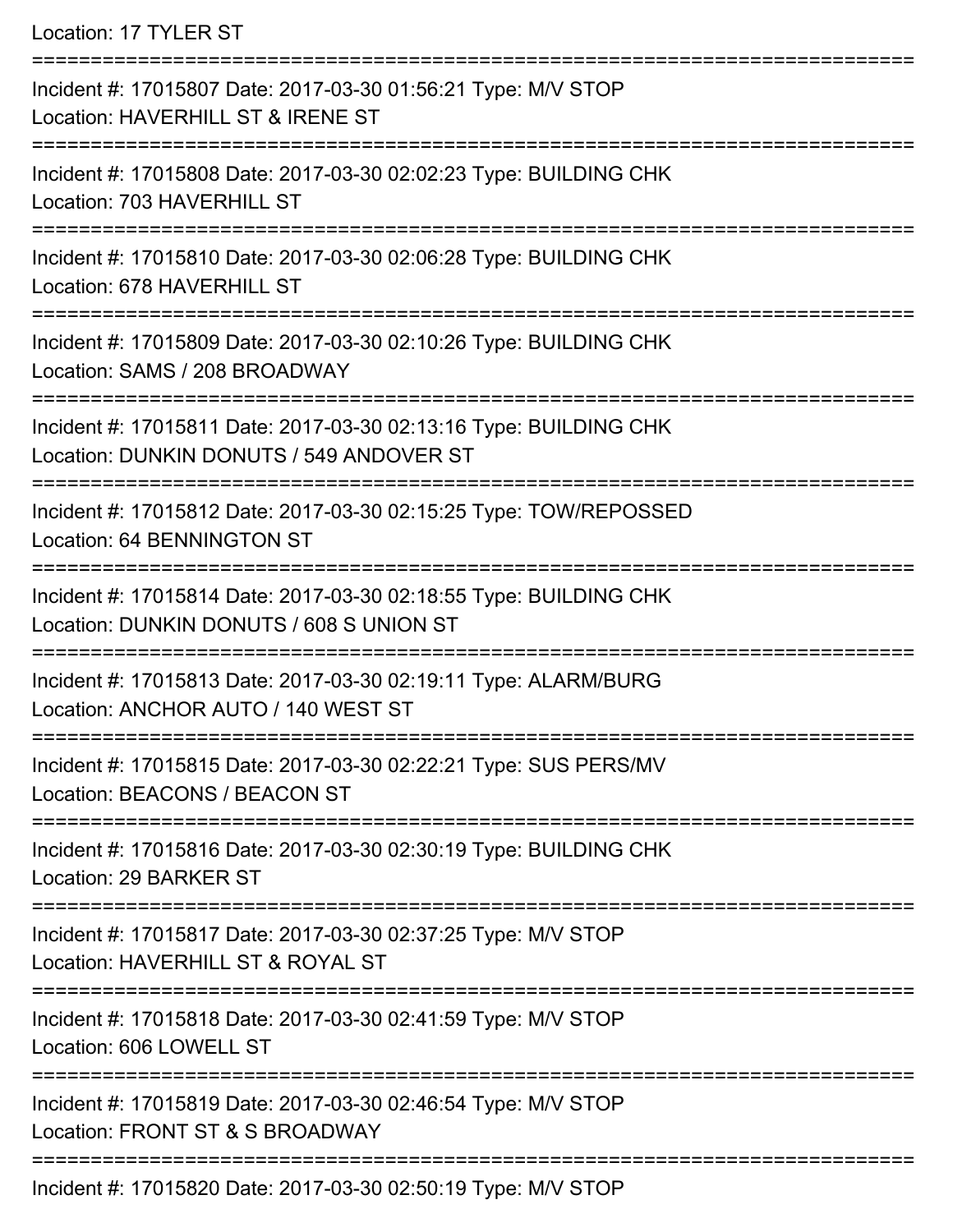| Incident #: 17015822 Date: 2017-03-30 03:01:20 Type: BUILDING CHK<br>Location: POLLO CENTRO / S UNION ST & WINTHROP AV<br>================================= |
|-------------------------------------------------------------------------------------------------------------------------------------------------------------|
| Incident #: 17015821 Date: 2017-03-30 03:03:48 Type: TOW/REPOSSED<br>Location: HAVERHILL ST & NEWBURY ST                                                    |
| Incident #: 17015823 Date: 2017-03-30 03:31:21 Type: BUILDING CHK<br>Location: CVS PHARMACY / 266 BROADWAY                                                  |
| Incident #: 17015824 Date: 2017-03-30 03:31:37 Type: BUILDING CHK<br>Location: HAFFNERS GAS STATION / 469 HAVERHILL ST                                      |
| Incident #: 17015825 Date: 2017-03-30 03:33:35 Type: BUILDING CHK<br>Location: DUNKIN DONUTS / 50 S BROADWAY                                                |
| Incident #: 17015826 Date: 2017-03-30 03:39:38 Type: BUILDING CHK<br>Location: DUNKIN DONUTS / 63 S UNION ST                                                |
| Incident #: 17015827 Date: 2017-03-30 04:05:34 Type: DOMESTIC/PROG<br>Location: 50 MONMOUTH ST                                                              |
| Incident #: 17015828 Date: 2017-03-30 04:14:42 Type: M/V STOP<br>Location: 452 MARKET ST                                                                    |
| Incident #: 17015829 Date: 2017-03-30 04:22:29 Type: CRUISER ACCID<br>Location: TOW / MERRIMACK ST & S UNION ST                                             |
| Incident #: 17015830 Date: 2017-03-30 04:25:23 Type: M/V STOP<br>Location: JAMAICA ST & S UNION ST                                                          |
| Incident #: 17015831 Date: 2017-03-30 05:28:05 Type: M/V STOP<br>Location: BROADWAY & LOWELL ST                                                             |
| Incident #: 17015832 Date: 2017-03-30 05:41:33 Type: ALARM/BURG<br>Location: RIVERWALK HEALTH AND HUMAN SERVICES / 280 MERRIMACK ST                         |
| Incident #: 17015833 Date: 2017-03-30 06:09:45 Type: SEARCHWARRANT<br>Location: ARREST / 119 BOWDOIN ST                                                     |
| Incident #: 17015834 Date: 2017-03-30 06:30:50 Type: WARRANT SERVE                                                                                          |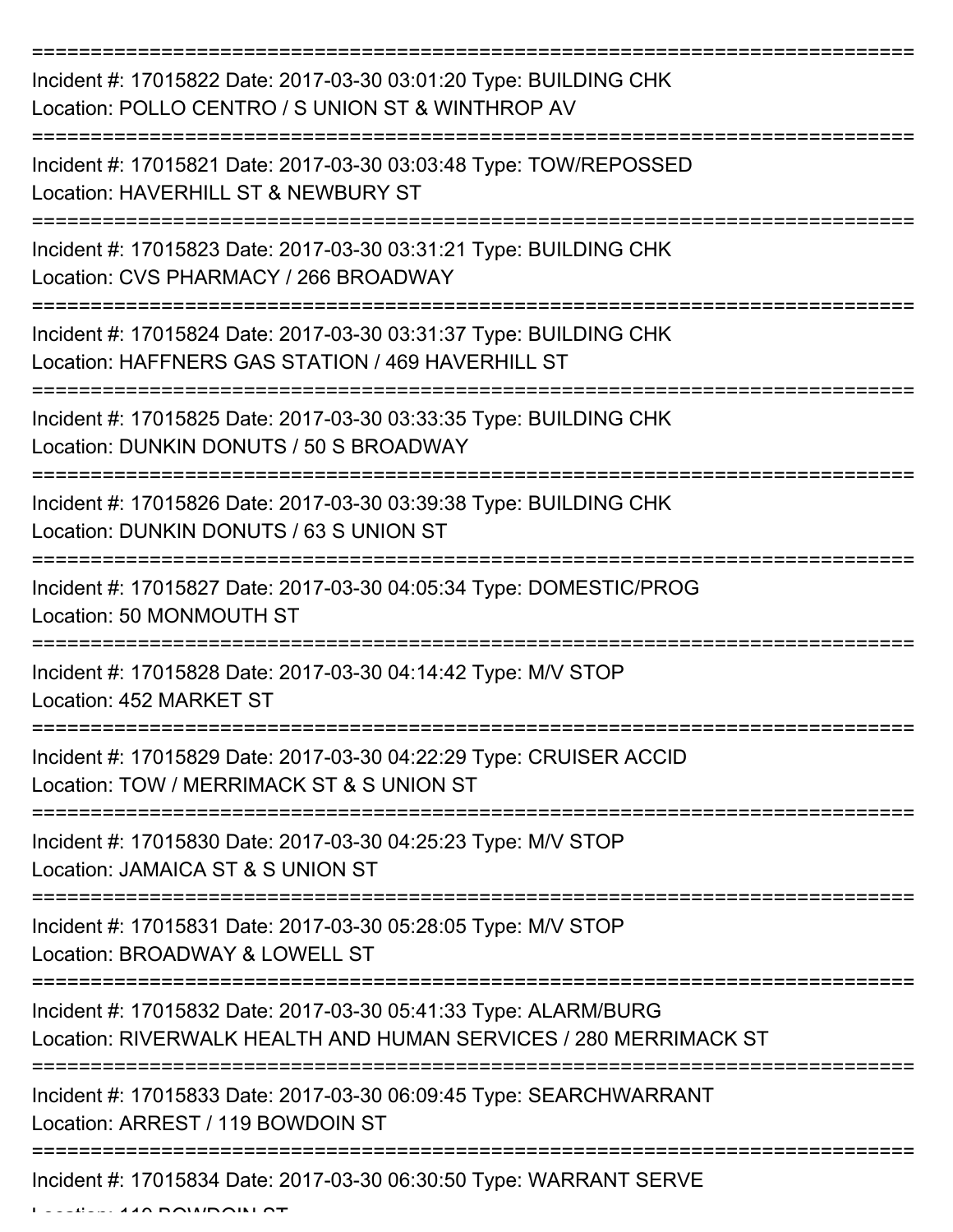| Incident #: 17015835 Date: 2017-03-30 06:41:24 Type: UNWANTEDGUEST<br>Location: BURGER KING / 187 BROADWAY       |
|------------------------------------------------------------------------------------------------------------------|
| Incident #: 17015836 Date: 2017-03-30 06:42:37 Type: SUS PERS/MV<br>Location: TOW / LOWELL ST & TOWER HILL ST    |
| Incident #: 17015837 Date: 2017-03-30 06:50:30 Type: M/V STOP<br>Location: E HAVERHILL ST & PROSPECT ST          |
| Incident #: 17015838 Date: 2017-03-30 06:52:42 Type: DOMESTIC/PROG<br>Location: 163 SALEM ST FL 3                |
| Incident #: 17015839 Date: 2017-03-30 07:02:33 Type: GENERAL SERV<br>Location: CATHOLIC ACADEMY / SALEM & PARKER |
| Incident #: 17015840 Date: 2017-03-30 07:08:00 Type: M/V STOP<br>Location: BRADFORD ST & HAMPSHIRE ST            |
| Incident #: 17015843 Date: 2017-03-30 07:11:56 Type: VIO CITY ORD<br><b>Location: 5 PEARL ST</b>                 |
| Incident #: 17015841 Date: 2017-03-30 07:12:27 Type: M/V STOP<br>Location: S BROADWAY & SHATTUCK ST              |
| Incident #: 17015842 Date: 2017-03-30 07:13:00 Type: M/V STOP<br>Location: BRADFORD ST & HAMPSHIRE ST            |
| Incident #: 17015844 Date: 2017-03-30 07:20:28 Type: KEEP PEACE<br>Location: 207 CARLETON ST FL 2                |
| Incident #: 17015845 Date: 2017-03-30 07:29:55 Type: AUTO ACC/PED<br>Location: DOMINOS / 50 S BROADWAY           |
| Incident #: 17015846 Date: 2017-03-30 07:34:31 Type: M/V STOP<br>Location: LEBANON ST & WHITE ST                 |
| Incident #: 17015849 Date: 2017-03-30 07:53:40 Type: THREATS<br>Location: 51 BERKELEY ST                         |
| Incident #: 17015847 Date: 2017-03-30 07:53:51 Type: AUTO ACC/UNK PI                                             |

Location: COMMAONIMEALTH DD & MADETONI ET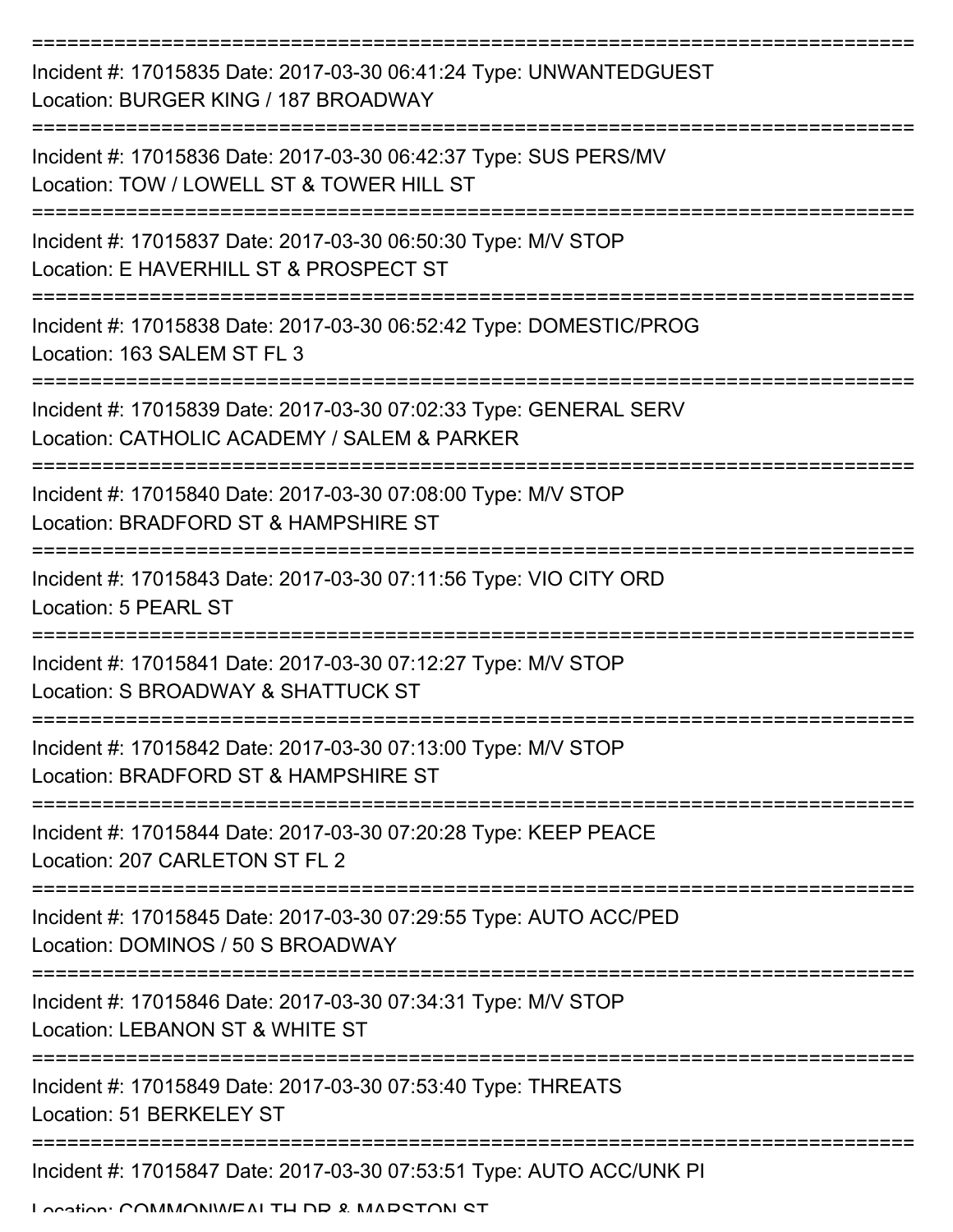=========================================================================== Incident #: 17015848 Date: 2017-03-30 07:54:59 Type: AUTO ACC/PED Location: MARKET ST & S UNION ST =========================================================================== Incident #: 17015850 Date: 2017-03-30 08:24:38 Type: DISTURBANCE Location: LEAHY SCHOOL / 100 ERVING AV =========================================================================== Incident #: 17015851 Date: 2017-03-30 08:26:51 Type: CK WELL BEING Location: 20 NELSON ST =========================================================================== Incident #: 17015852 Date: 2017-03-30 08:33:12 Type: LOST PROPERTY Location: 115 MARKET ST FL 2 REAR =========================================================================== Incident #: 17015853 Date: 2017-03-30 09:08:56 Type: ANIMAL COMPL Location: 40 SUMMER ST FL 2 =========================================================================== Incident #: 17015854 Date: 2017-03-30 09:10:38 Type: ALARM/BURG Location: 32 BYRON AV FL 1 =========================================================================== Incident #: 17015856 Date: 2017-03-30 09:16:59 Type: CK WELL BEING Location: CURRANT HILL RD =========================================================================== Incident #: 17015857 Date: 2017-03-30 09:17:10 Type: THREATS Location: 209 CARLETON ST =========================================================================== Incident #: 17015855 Date: 2017-03-30 09:17:18 Type: PARK & WALK Location: BRADFORD ST & BROADWAY =========================================================================== Incident #: 17015858 Date: 2017-03-30 09:18:52 Type: CK WELL BEING Location: BURLINGTON ST & S BOWDOIN ST =========================================================================== Incident #: 17015859 Date: 2017-03-30 09:32:32 Type: M/V STOP Location: BROADWAY & CROSS ST =========================================================================== Incident #: 17015860 Date: 2017-03-30 09:41:45 Type: ALARM/BURG Location: 16 MIDDLEBURY ST =========================================================================== Incident #: 17015861 Date: 2017-03-30 09:47:15 Type: LIC PLATE STO Location: 256 ESSEX ST #302 =========================================================================== Incident #: 17015862 Date: 2017-03-30 10:01:49 Type: PARK & WALK Location: BRADFORD ST & BROADWAY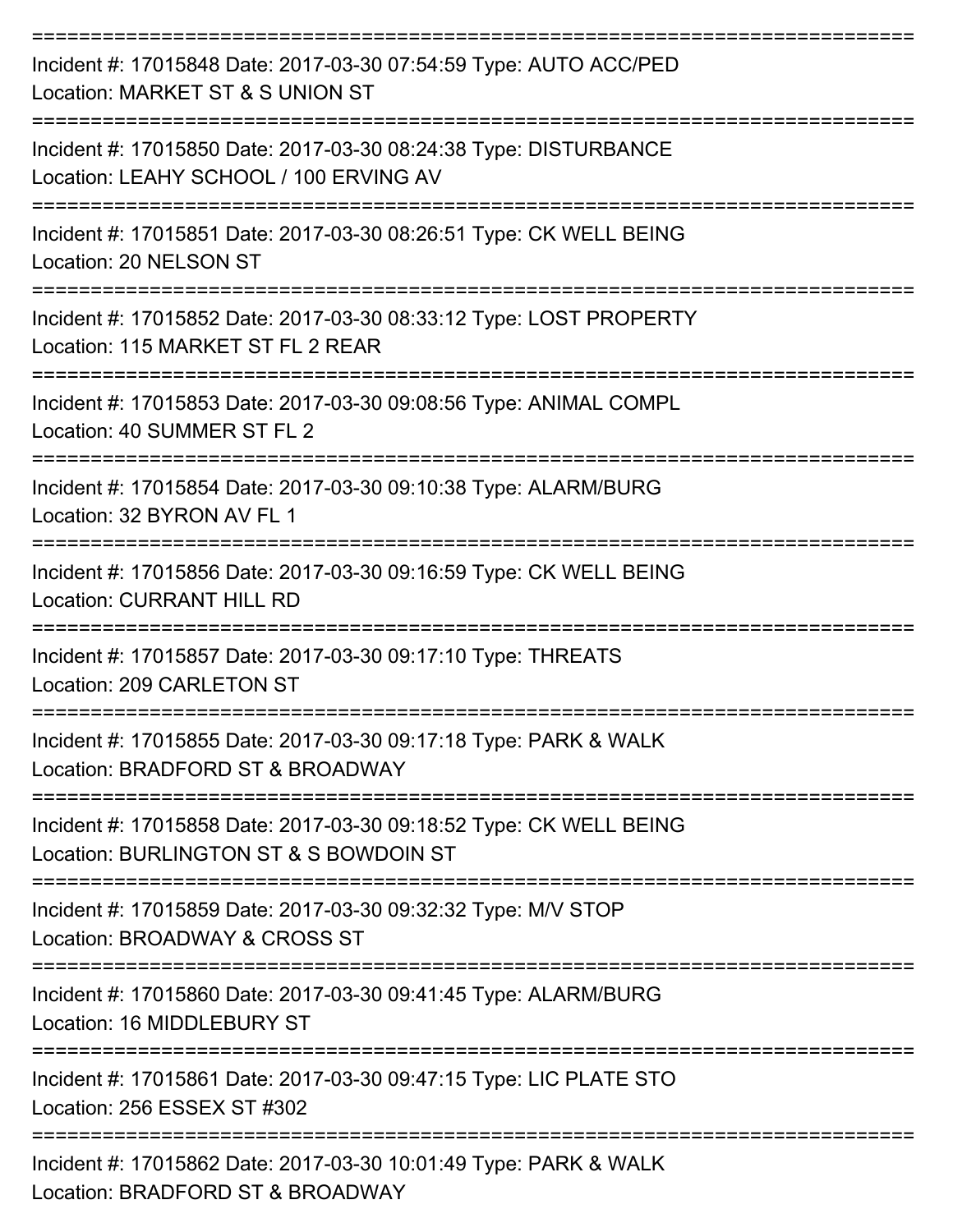| Incident #: 17015863 Date: 2017-03-30 10:03:45 Type: M/V STOP<br>Location: S BROADWAY & SHATTUCK ST                         |
|-----------------------------------------------------------------------------------------------------------------------------|
| Incident #: 17015864 Date: 2017-03-30 10:10:53 Type: DOMESTIC/PROG<br>Location: 183 PARKER ST #8                            |
| Incident #: 17015865 Date: 2017-03-30 10:12:20 Type: PARK & WALK<br>Location: S UNION ST & SALEM ST                         |
| Incident #: 17015866 Date: 2017-03-30 10:21:48 Type: CK WELL BEING<br>Location: 80 HOLLY ST FL 2                            |
| Incident #: 17015867 Date: 2017-03-30 10:31:34 Type: AUTO ACC/NO PI<br>Location: 107 BROADWAY                               |
| Incident #: 17015868 Date: 2017-03-30 10:41:10 Type: M/V STOP<br>Location: NESMITH ST & RIVERSIDE DR                        |
| Incident #: 17015869 Date: 2017-03-30 10:44:53 Type: AUTO ACC/NO PI<br>Location: S BROADWAY & SALEM ST                      |
| Incident #: 17015870 Date: 2017-03-30 10:50:19 Type: TOW OF M/V<br>Location: FOSTER ST & SALEM ST                           |
| Incident #: 17015871 Date: 2017-03-30 10:54:50 Type: ASSSIT OTHER PD<br>Location: SOUTH LAWRENCE EAST SCHOOL / 165 CRAWFORD |
| Incident #: 17015872 Date: 2017-03-30 10:57:10 Type: UNWANTEDGUEST<br>Location: 204 S UNION ST                              |
| Incident #: 17015873 Date: 2017-03-30 11:00:38 Type: CK WELL BEING<br>Location: CENTRAL BRIDGE / 0 MERRIMACK ST             |
| Incident #: 17015874 Date: 2017-03-30 11:03:38 Type: PARK & WALK<br>Location: BRADFORD ST & BROADWAY                        |
| Incident #: 17015875 Date: 2017-03-30 11:05:36 Type: MAL DAMAGE<br><b>Location: WINTHROP AV</b>                             |
| Incident #: 17015876 Date: 2017-03-30 11:11:34 Type: M/V STOP<br>Location: NESMITH ST & RIVERSIDE DR                        |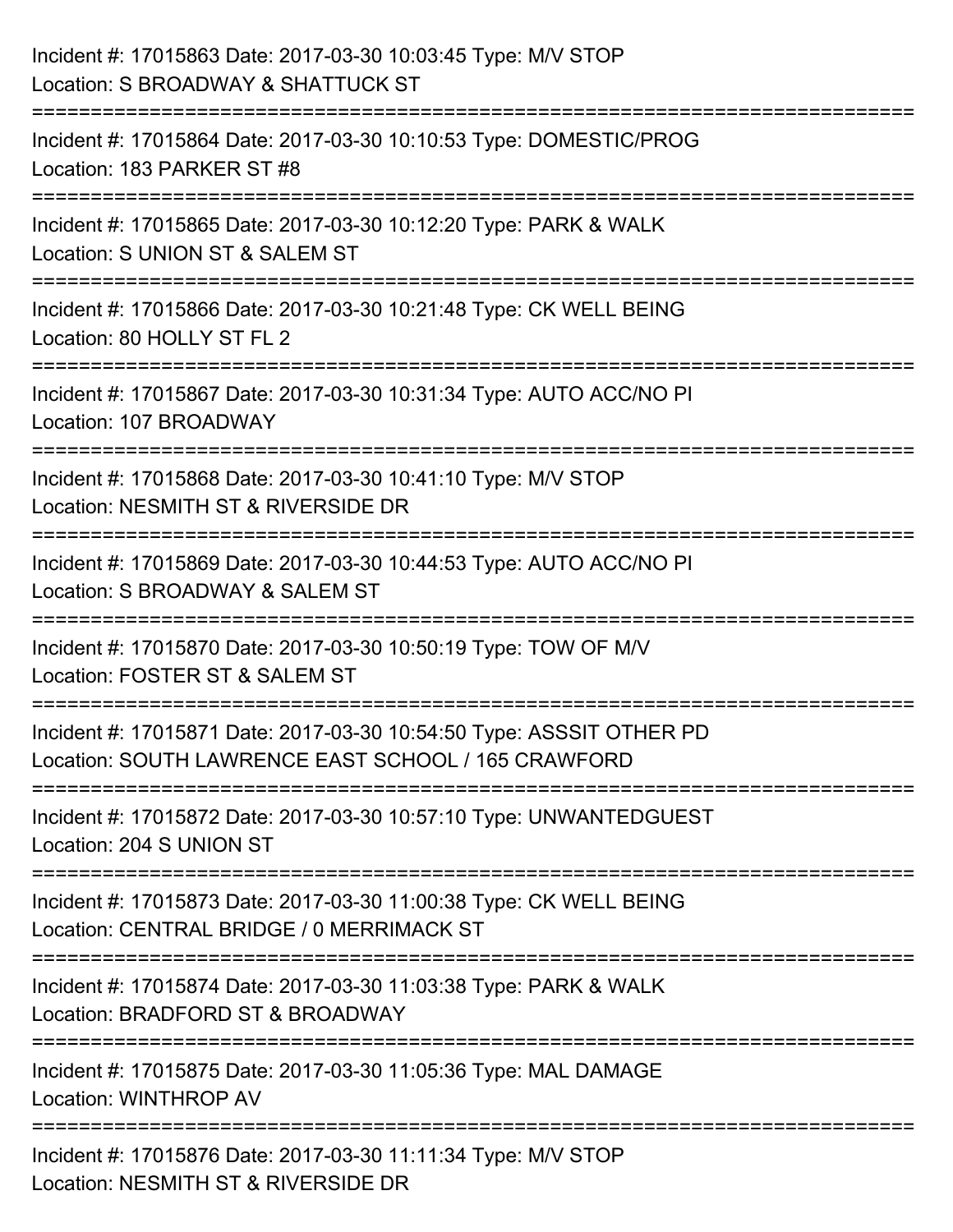| Incident #: 17015877 Date: 2017-03-30 11:12:46 Type: MAL DAMAGE<br>Location: 101 DRACUT ST                                           |
|--------------------------------------------------------------------------------------------------------------------------------------|
| Incident #: 17015878 Date: 2017-03-30 11:16:45 Type: SUS PERS/MV<br>Location: BRADFORD ST & BROADWAY                                 |
| Incident #: 17015879 Date: 2017-03-30 11:17:43 Type: IDENTITY THEFT<br>Location: 145 OSGOOD ST                                       |
| Incident #: 17015880 Date: 2017-03-30 11:25:17 Type: MEDIC SUPPORT<br>Location: 28 SUMMER ST #3                                      |
| Incident #: 17015881 Date: 2017-03-30 11:28:09 Type: MISSING PERS<br>Location: 59 BROOK ST                                           |
| Incident #: 17015882 Date: 2017-03-30 11:32:20 Type: MV/BLOCKING<br>Location: PROSPECT CT                                            |
| Incident #: 17015884 Date: 2017-03-30 11:34:14 Type: LARCENY/PAST<br>Location: LAWRENCE GENERAL HOSPITAL / 1 GENERAL ST              |
| Incident #: 17015883 Date: 2017-03-30 11:34:57 Type: ASSSIT OTHER PD<br>Location: LEONARD SCHOOL / 60 ALLEN ST                       |
| Incident #: 17015885 Date: 2017-03-30 11:39:59 Type: M/V STOP<br>Location: NESMITH ST & RIVERSIDE DR                                 |
| Incident #: 17015886 Date: 2017-03-30 11:41:38 Type: DISTURBANCE<br>Location: 68 EASTON ST FL 3<br>--------------------------------- |
| Incident #: 17015887 Date: 2017-03-30 11:44:57 Type: COURT DOC SERVE<br>Location: 100 RAILROAD ST                                    |
| Incident #: 17015888 Date: 2017-03-30 12:26:38 Type: TOW OF M/V<br>Location: 402 LOWELL ST                                           |
| Incident #: 17015889 Date: 2017-03-30 12:28:46 Type: AUTO ACC/NO PI<br>Location: GENERAL ST & PROSPECT ST                            |
| Incident #: 17015890 Date: 2017-03-30 12:32:50 Type: TRESPASSING<br>Location: LOT 550 / 550 BROADWAY                                 |

===========================================================================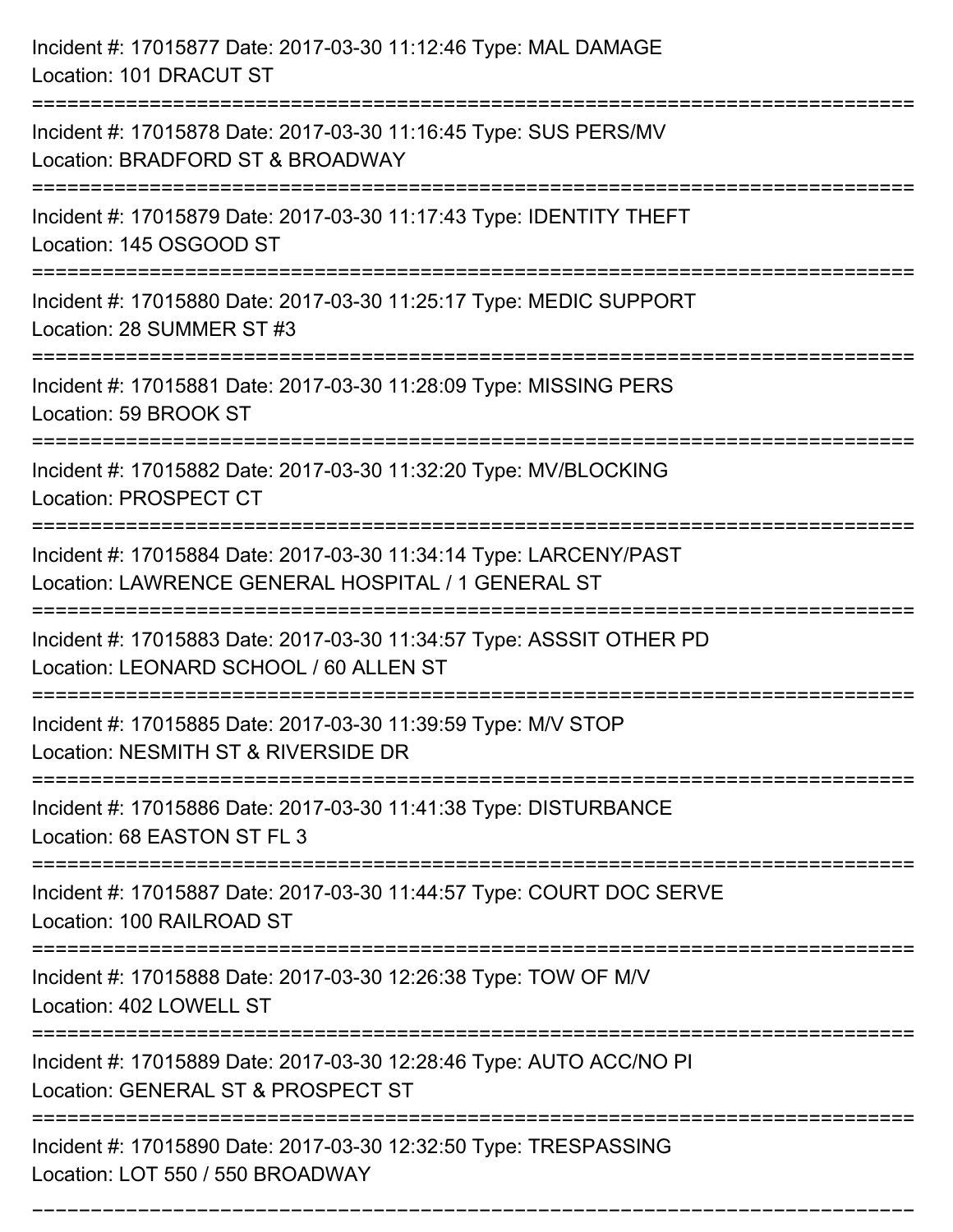| Incident #: 17015891 Date: 2017-03-30 12:37:21 Type: 209A/SERVE<br>Location: 8 JACKSON CT                                                              |
|--------------------------------------------------------------------------------------------------------------------------------------------------------|
| Incident #: 17015892 Date: 2017-03-30 12:46:12 Type: ALARM/BURG<br>Location: 595 HAVERHILL ST                                                          |
| Incident #: 17015893 Date: 2017-03-30 12:47:07 Type: MEDIC SUPPORT<br>Location: OSGOOD ST & PORTLAND ST                                                |
| Incident #: 17015894 Date: 2017-03-30 12:50:18 Type: 209A/SERVE<br>Location: 15 UNION ST                                                               |
| Incident #: 17015895 Date: 2017-03-30 12:51:14 Type: IDENTITY THEFT<br>Location: 145 OSGOOD ST                                                         |
| Incident #: 17015896 Date: 2017-03-30 12:51:45 Type: MAN DOWN<br>Location: BROADWAY & METHUEN ST<br>:===================<br>========================== |
| Incident #: 17015897 Date: 2017-03-30 12:53:28 Type: SUS PERS/MV<br>Location: 2 INMAN ST                                                               |
| Incident #: 17015898 Date: 2017-03-30 12:55:15 Type: MEDIC SUPPORT<br>Location: 30 INTERNATIONAL WY                                                    |
| Incident #: 17015899 Date: 2017-03-30 13:02:56 Type: INVEST CONT<br>Location: LOAN USA / 92 BROADWAY                                                   |
| Incident #: 17015900 Date: 2017-03-30 13:16:45 Type: M/V STOP<br>Location: CYPRESS ST & ESSEX ST                                                       |
| Incident #: 17015901 Date: 2017-03-30 13:18:06 Type: INVEST CONT<br>Location: 5 GLENWOOD DR                                                            |
| --------------------------------<br>Incident #: 17015902 Date: 2017-03-30 13:24:09 Type: HIT & RUN M/V<br>Location: 631 ESSEX ST                       |
| Incident #: 17015903 Date: 2017-03-30 13:28:40 Type: SUS PERS/MV<br>Location: 353 WATER ST                                                             |
| =============================<br>Incident #: 17015904 Date: 2017-03-30 13:35:00 Type: AUTO ACC/NO PI<br>Location: HAMPSHIRE ST & LOWELL ST             |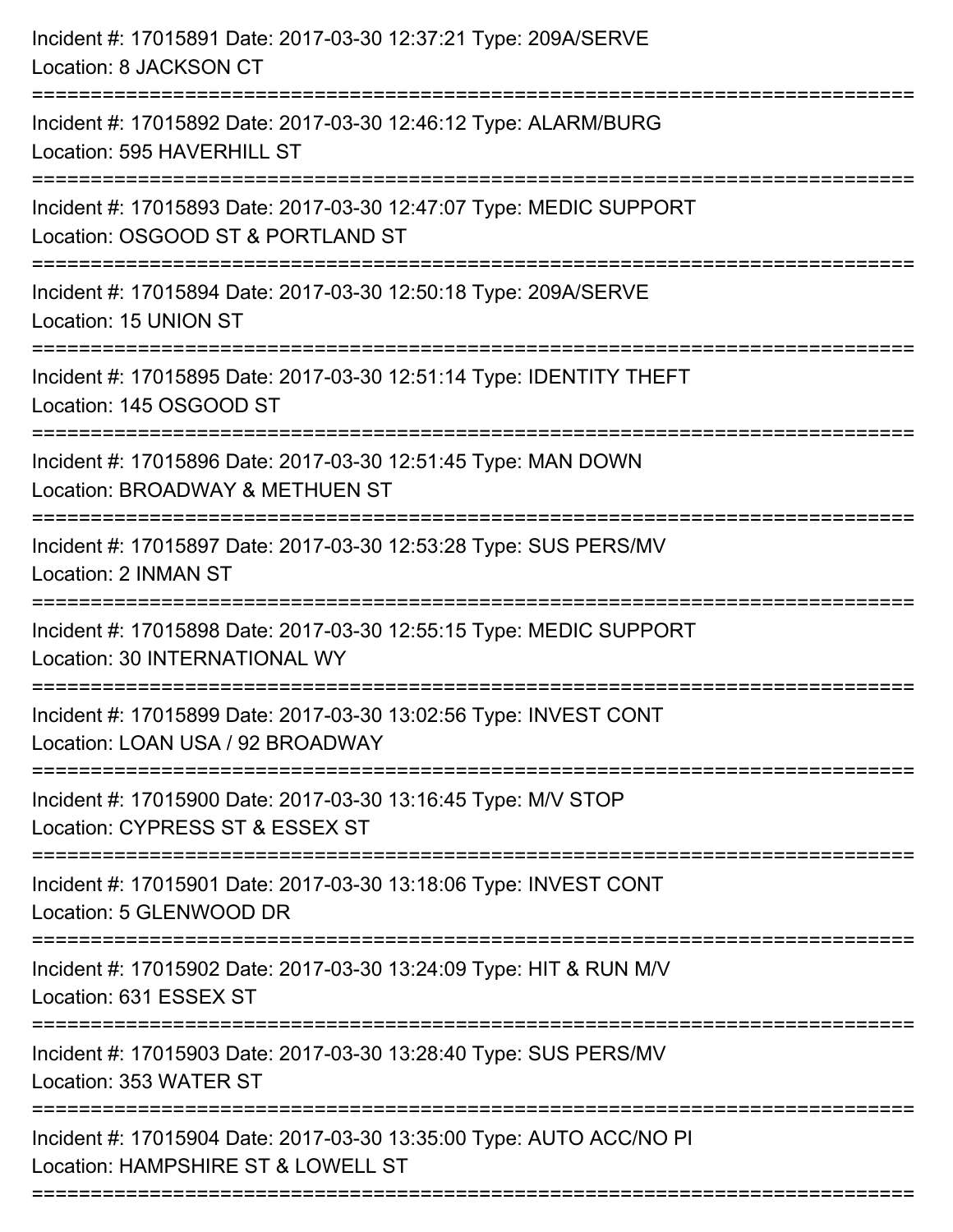Location: 342 JACKSON ST

| Incident #: 17015906 Date: 2017-03-30 13:44:20 Type: DRUG VIO<br>Location: ELM ST & NEWBURY ST                                             |
|--------------------------------------------------------------------------------------------------------------------------------------------|
| Incident #: 17015907 Date: 2017-03-30 13:44:26 Type: SUS PERS/MV<br>Location: 17 KRESS ST                                                  |
| Incident #: 17015908 Date: 2017-03-30 13:56:32 Type: INVEST CONT<br>Location: SAMS / 398 BROADWAY                                          |
| Incident #: 17015909 Date: 2017-03-30 13:58:15 Type: MAL DAMAGE<br>Location: 38 MORTON ST #1                                               |
| Incident #: 17015910 Date: 2017-03-30 14:02:43 Type: M/V STOP<br>Location: JACKSON STREET & COMMON STREET<br>============================= |
| Incident #: 17015911 Date: 2017-03-30 14:10:33 Type: M/V STOP<br>Location: COMMON ST & JACKSON ST                                          |
| Incident #: 17015912 Date: 2017-03-30 14:38:49 Type: ALARM/BURG<br>Location: 58 GREENFIELD ST                                              |
| Incident #: 17015913 Date: 2017-03-30 14:48:38 Type: SUICIDE ATTEMPT<br>Location: 25 LOGAN ST                                              |
| Incident #: 17015915 Date: 2017-03-30 14:50:40 Type: ANIMAL COMPL<br>Location: EATON ST & EVERETT ST                                       |
| Incident #: 17015914 Date: 2017-03-30 14:51:19 Type: M/V STOP<br>Location: APPLETON ST & ESSEX ST                                          |
| Incident #: 17015916 Date: 2017-03-30 15:02:58 Type: ASSSIT OTHER PD<br>Location: LIBERTY TAXI / 137 LAWRENCE ST                           |
| Incident #: 17015917 Date: 2017-03-30 15:22:08 Type: M/V STOP<br>Location: BROADWAY & LOWELL ST                                            |
| Incident #: 17015918 Date: 2017-03-30 15:24:34 Type: STOL/MV/PR<br>Location: BURGER KING / 187 BROADWAY                                    |
|                                                                                                                                            |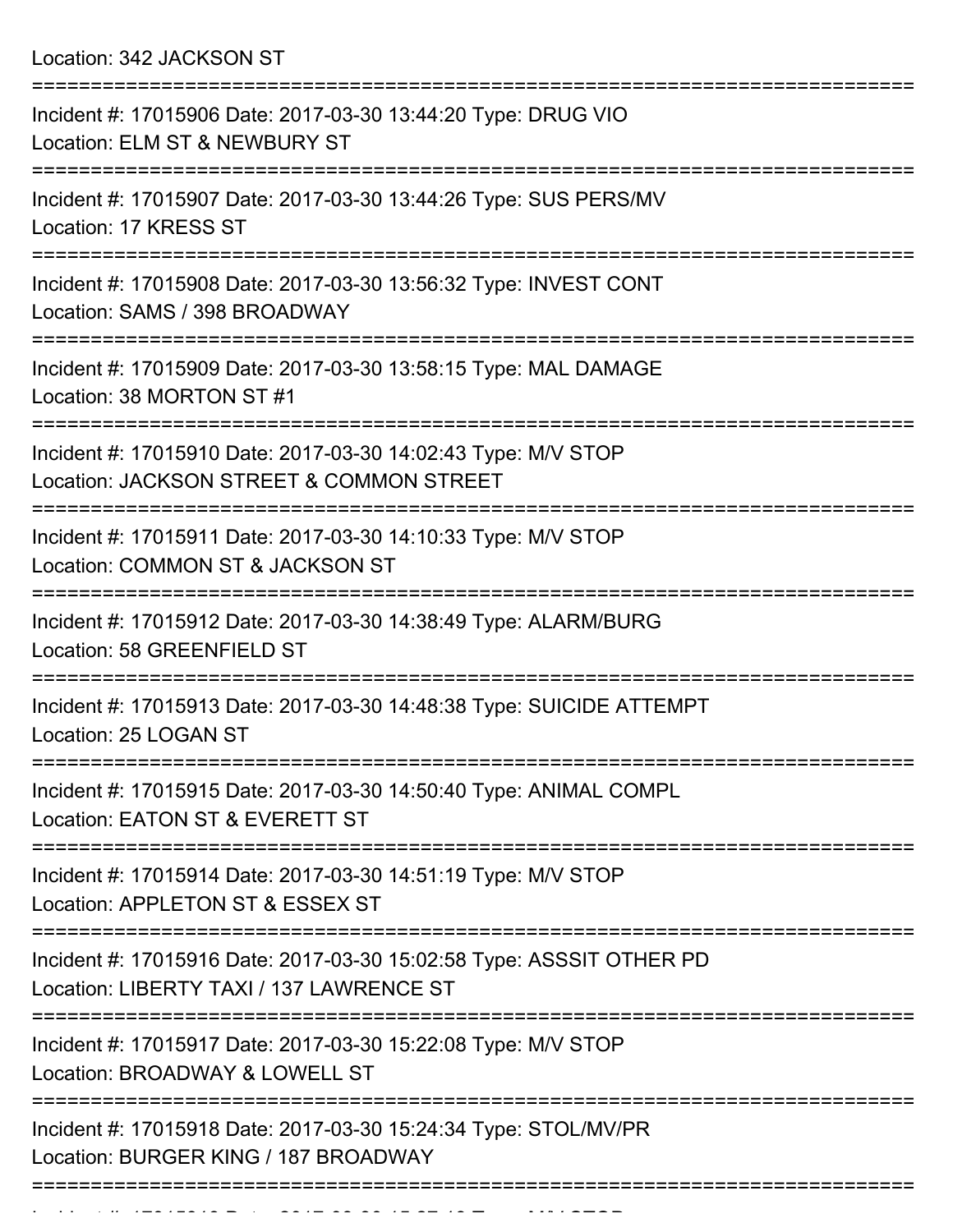Location: FRANKLIN ST & VALLEY ST

| Incident #: 17015920 Date: 2017-03-30 15:28:56 Type: M/V STOP<br>Location: BROADWAY & CONCORD ST                     |
|----------------------------------------------------------------------------------------------------------------------|
| Incident #: 17015921 Date: 2017-03-30 15:30:26 Type: WARRANT SERVE<br>Location: 92 OSGOOD ST                         |
| Incident #: 17015922 Date: 2017-03-30 15:35:13 Type: M/V STOP<br>Location: BROADWAY & LOWELL ST                      |
| Incident #: 17015923 Date: 2017-03-30 15:36:12 Type: M/V STOP<br>Location: S UNION ST & SALEM ST                     |
| Incident #: 17015924 Date: 2017-03-30 15:41:42 Type: M/V STOP<br>Location: AMESBURY ST & HAVERHILL ST                |
| Incident #: 17015925 Date: 2017-03-30 15:41:44 Type: FIGHT<br>Location: S UNION ST & WINTHROP AV                     |
| Incident #: 17015926 Date: 2017-03-30 15:42:44 Type: WARRANT SERVE<br>Location: 12 METHUEN ST FL 2                   |
| Incident #: 17015927 Date: 2017-03-30 15:49:48 Type: AUTO ACC/NO PI<br>Location: 43 JACKSON ST                       |
| Incident #: 17015928 Date: 2017-03-30 15:51:05 Type: 911 HANG UP<br>Location: 525 ESSEX ST                           |
| ----------------<br>Incident #: 17015929 Date: 2017-03-30 15:55:59 Type: M/V STOP<br>Location: BAILEY ST & OSGOOD ST |
| Incident #: 17015930 Date: 2017-03-30 15:56:17 Type: RECOV/STOL/MV<br>Location: CVS PHARMACY / 266 BROADWAY          |
| Incident #: 17015931 Date: 2017-03-30 16:01:55 Type: M/V STOP<br>Location: BROADWAY & CONCORD ST                     |
| Incident #: 17015932 Date: 2017-03-30 16:04:21 Type: VIO CITY ORD<br>Location: 10 WINSLOW PL                         |
|                                                                                                                      |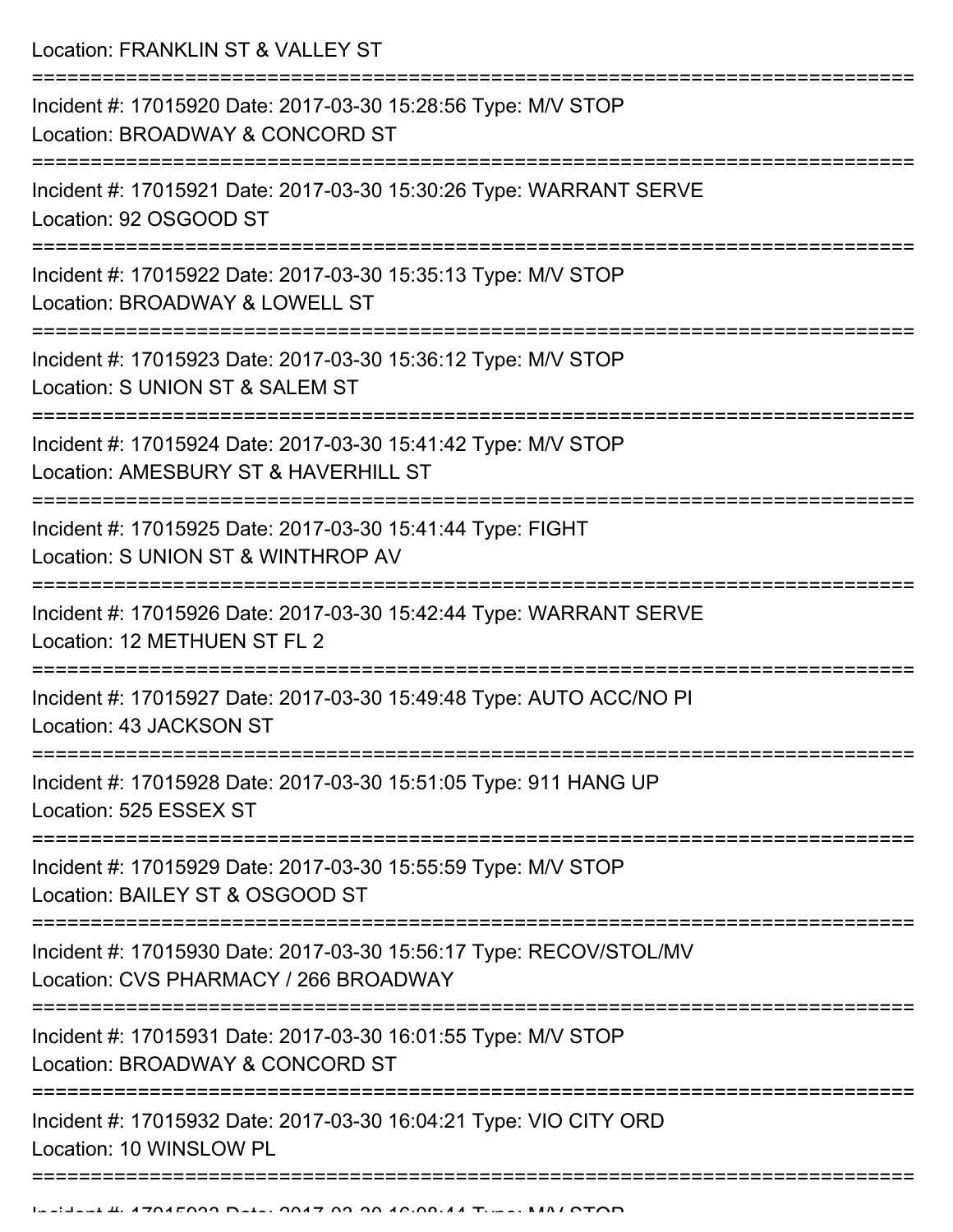| Location: BROADWAY & LOWELL ST                                                                                                   |
|----------------------------------------------------------------------------------------------------------------------------------|
| Incident #: 17015935 Date: 2017-03-30 16:09:35 Type: DOMESTIC/PAST<br>Location: 277 SALEM ST<br>:======================          |
| Incident #: 17015934 Date: 2017-03-30 16:10:17 Type: AUTO ACC/NO PI<br>Location: 351 ESSEX ST                                    |
| Incident #: 17015936 Date: 2017-03-30 16:16:38 Type: M/V STOP<br>Location: BROADWAY & LOWELL ST<br>=======================       |
| Incident #: 17015937 Date: 2017-03-30 16:16:55 Type: M/V STOP<br>Location: 26 SALEM ST                                           |
| Incident #: 17015938 Date: 2017-03-30 16:22:40 Type: M/V STOP<br>Location: BROADWAY & LOWELL ST<br>============================= |
| Incident #: 17015939 Date: 2017-03-30 16:26:26 Type: M/V STOP<br>Location: BROADWAY & LOWELL ST                                  |
| :==================<br>Incident #: 17015940 Date: 2017-03-30 16:28:03 Type: M/V STOP<br>Location: COMMON ST & JACKSON ST         |
| Incident #: 17015941 Date: 2017-03-30 16:41:24 Type: M/V STOP<br>Location: LAWRENCE ST & PARK ST                                 |
| Incident #: 17015942 Date: 2017-03-30 16:45:02 Type: M/V STOP<br>Location: FITZ ST & LAWRENCE ST                                 |
| Incident #: 17015944 Date: 2017-03-30 16:48:37 Type: AUTO ACC/PI<br>Location: 36 DRACUT ST                                       |
| Incident #: 17015943 Date: 2017-03-30 16:48:39 Type: M/V STOP<br>Location: 337 ESSEX ST                                          |
| Incident #: 17015945 Date: 2017-03-30 16:49:24 Type: M/V STOP<br>Location: BROADWAY & LOWELL ST                                  |
| Incident #: 17015946 Date: 2017-03-30 16:55:07 Type: M/V STOP<br>Location: 298 LAWRENCE ST                                       |
| $7.011.0047.00.00.40.57.05.7$ $1111.0700$                                                                                        |

Incident #: 17015947 Date: 2017-03-30 16:57:05 Type: M/V STOP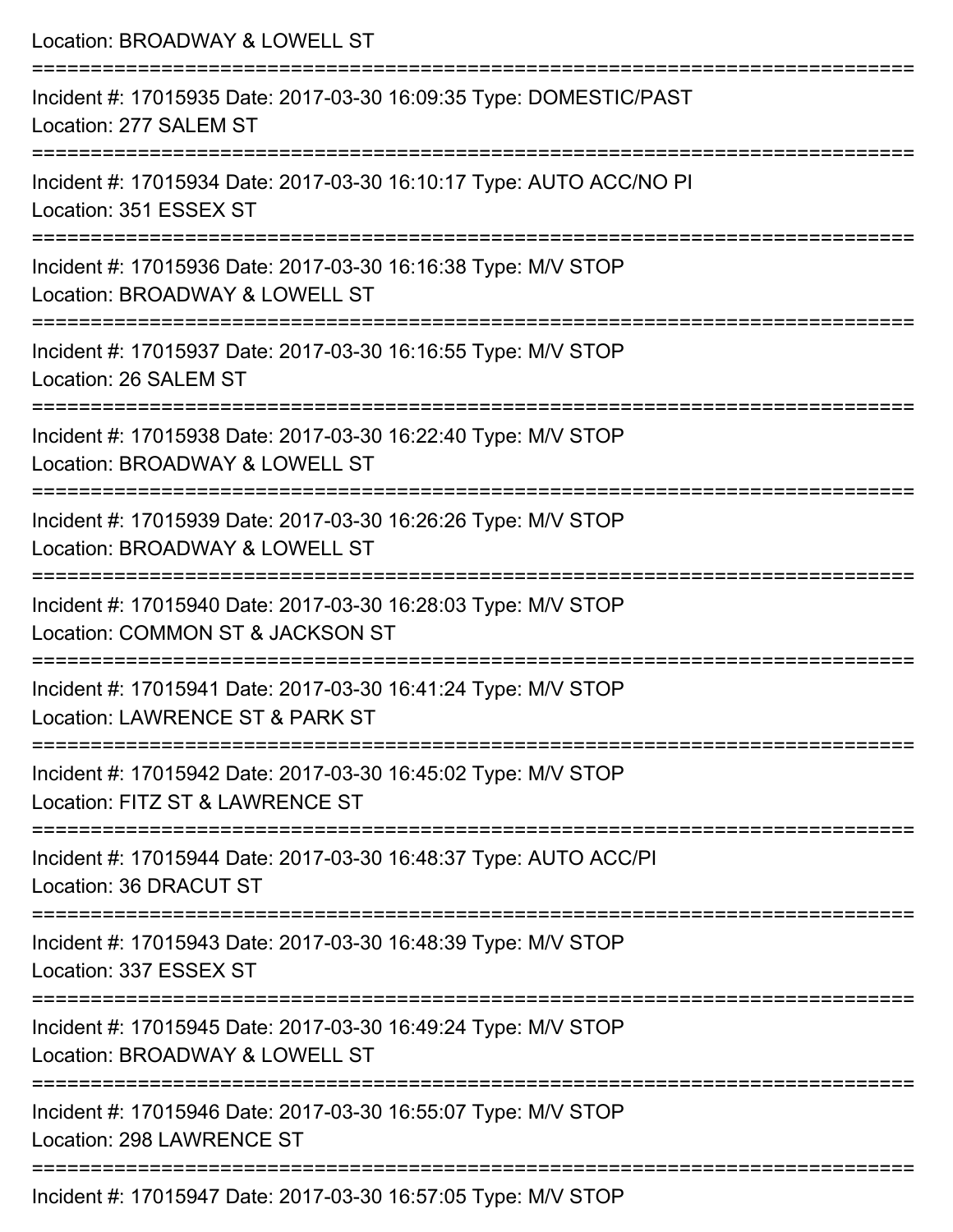| Incident #: 17015948 Date: 2017-03-30 17:00:53 Type: MEDIC SUPPORT<br>Location: 77 S UNION ST #317          |
|-------------------------------------------------------------------------------------------------------------|
| Incident #: 17015949 Date: 2017-03-30 17:03:58 Type: M/V STOP<br>Location: BROADWAY & CONCORD ST            |
| Incident #: 17015950 Date: 2017-03-30 17:06:26 Type: ALARM/HOLD<br>Location: 232 HAMPSHIRE ST               |
| Incident #: 17015951 Date: 2017-03-30 17:17:34 Type: M/V STOP<br>Location: 60 BENNINGTON ST                 |
| Incident #: 17015952 Date: 2017-03-30 17:17:54 Type: M/V STOP<br>Location: MYRTLE ST & SPRUCE ST            |
| Incident #: 17015953 Date: 2017-03-30 17:18:38 Type: HIT & RUN M/V<br>Location: AMESBURY ST & CANAL ST      |
| Incident #: 17015955 Date: 2017-03-30 17:27:45 Type: LARCENY/PAST<br>Location: 114 LIQUORS / 80 WINTHROP AV |
| Incident #: 17015954 Date: 2017-03-30 17:28:01 Type: M/V STOP<br>Location: CANTON ST & PROSPECT ST          |
| Incident #: 17015956 Date: 2017-03-30 17:29:30 Type: GENERAL SERV<br>Location: EBLEN FASHION / 490 ESSEX ST |
| Incident #: 17015957 Date: 2017-03-30 17:30:18 Type: CK WELL BEING<br>Location: 4 MONROE ST                 |
| Incident #: 17015958 Date: 2017-03-30 17:32:05 Type: M/V STOP<br>Location: CANTON ST & PROSPECT ST          |
| Incident #: 17015959 Date: 2017-03-30 17:35:25 Type: M/V STOP<br>Location: BERKELEY ST & SAUNDERS ST        |
| Incident #: 17015960 Date: 2017-03-30 17:35:26 Type: M/V STOP<br>Location: BERKELEY ST & SAUNDERS ST        |
| Incident #: 17015961 Date: 2017-03-30 17:35:56 Type: M/V STOP                                               |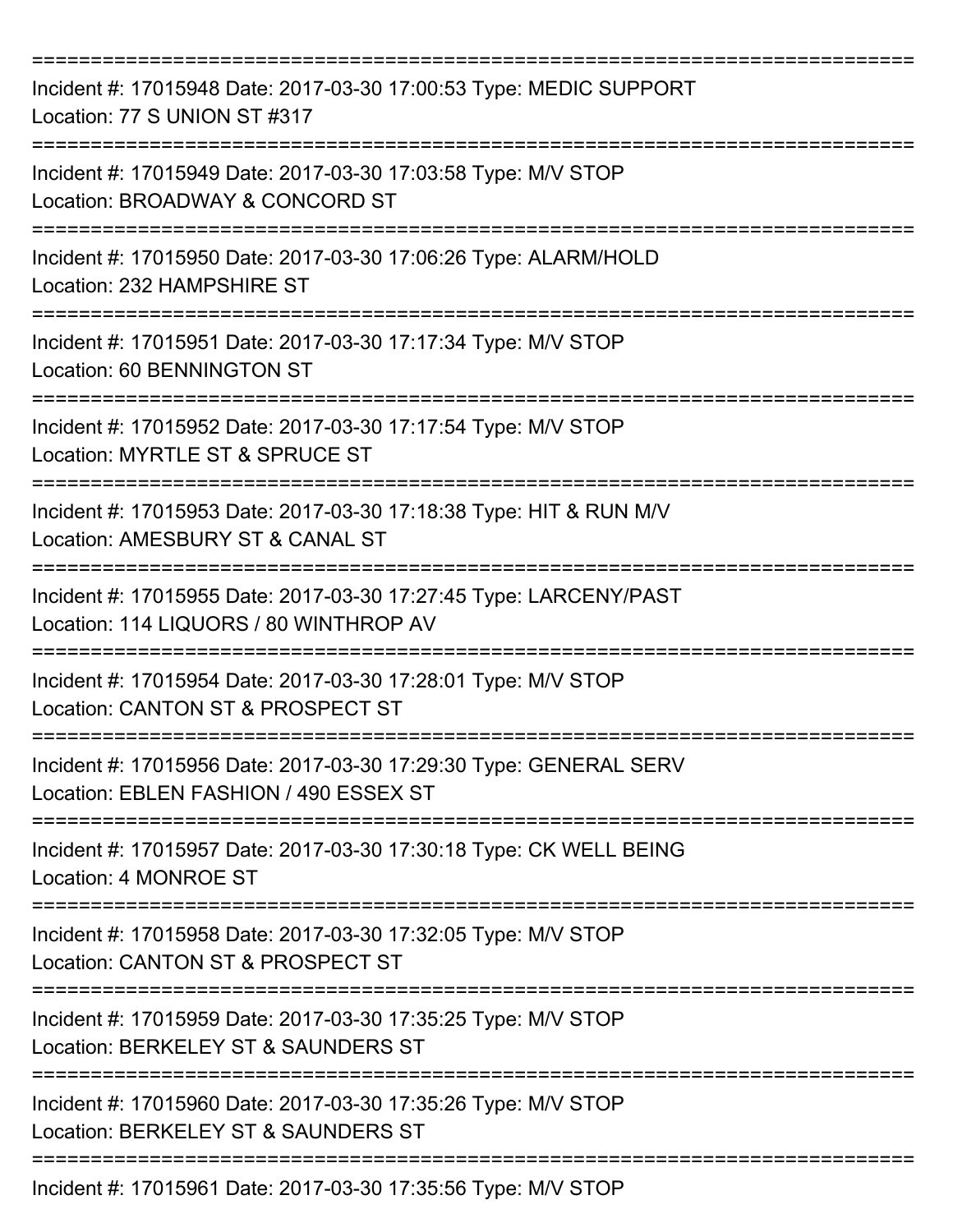| Incident #: 17015962 Date: 2017-03-30 17:37:17 Type: M/V STOP<br>Location: BROADWAY & MANCHESTER ST    |
|--------------------------------------------------------------------------------------------------------|
| Incident #: 17015963 Date: 2017-03-30 17:38:05 Type: M/V STOP<br>Location: 73 WINTHROP AV              |
| Incident #: 17015964 Date: 2017-03-30 17:39:08 Type: SUS PERS/MV<br>Location: 33 AVON ST               |
| Incident #: 17015965 Date: 2017-03-30 17:43:12 Type: M/V STOP<br>Location: BROADWAY & PARK ST          |
| Incident #: 17015966 Date: 2017-03-30 17:45:45 Type: M/V STOP<br>Location: 45 AMHERST ST               |
| Incident #: 17015967 Date: 2017-03-30 17:46:11 Type: M/V STOP<br>Location: EXETER ST & WINTHROP AV     |
| Incident #: 17015968 Date: 2017-03-30 17:49:17 Type: M/V STOP<br>Location: HAMPSHIRE ST & HAVERHILL ST |
| Incident #: 17015969 Date: 2017-03-30 18:01:48 Type: M/V STOP<br>Location: HAVERHILL ST & JACKSON ST   |
| Incident #: 17015970 Date: 2017-03-30 18:06:38 Type: M/V STOP<br>Location: BOYD ST & S BROADWAY        |
| Incident #: 17015971 Date: 2017-03-30 18:08:53 Type: M/V STOP<br>Location: CANAL ST & LAWRENCE ST      |
| Incident #: 17015972 Date: 2017-03-30 18:10:23 Type: M/V STOP<br>Location: BERKELEY ST & BRUCE ST      |
| Incident #: 17015973 Date: 2017-03-30 18:17:44 Type: M/V STOP<br>Location: CROSS ST & HOLLY ST         |
| Incident #: 17015974 Date: 2017-03-30 18:18:16 Type: M/V STOP<br>Location: GREENFIELD ST & LORING ST   |
| Incident #: 17015976 Date: 2017-03-30 18:18:53 Type: MEDIC SUPPORT                                     |

 $L$ ... $A$   $A$  PLEASANT TER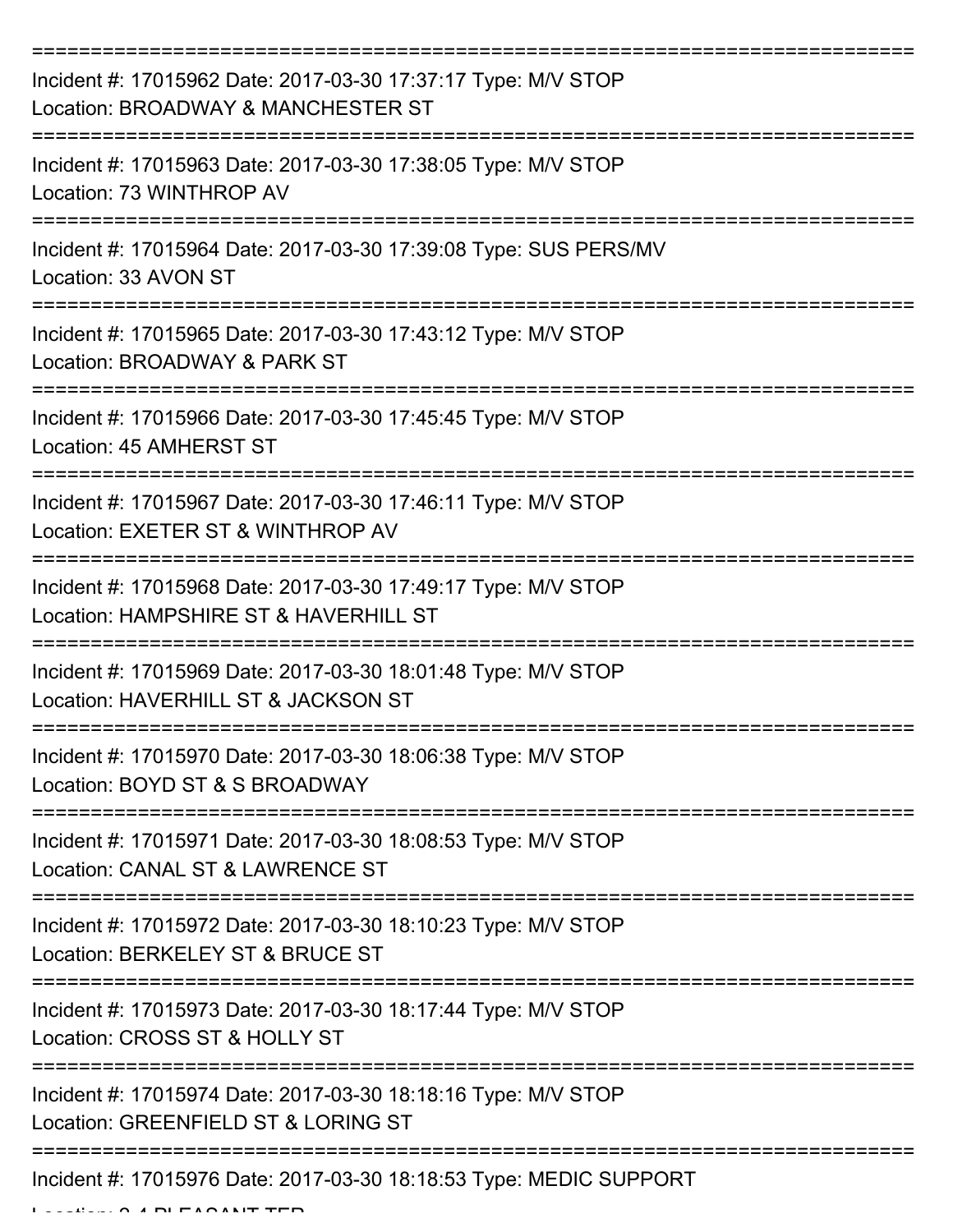| Incident #: 17015975 Date: 2017-03-30 18:18:58 Type: M/V STOP<br>Location: BERKELEY ST & BRUCE ST    |
|------------------------------------------------------------------------------------------------------|
| Incident #: 17015977 Date: 2017-03-30 18:21:15 Type: SUS PERS/MV<br>Location: LAWRENCE ST & MAPLE ST |
| Incident #: 17015978 Date: 2017-03-30 18:24:39 Type: ALARM/BURG<br>Location: 620 ESSEX ST            |
| Incident #: 17015979 Date: 2017-03-30 18:28:38 Type: M/V STOP<br>Location: 27 LAWRENCE ST            |
| Incident #: 17015980 Date: 2017-03-30 18:29:27 Type: M/V STOP<br><b>Location: 280 MERRIMACK ST</b>   |
| Incident #: 17015982 Date: 2017-03-30 18:32:05 Type: M/V STOP<br>Location: MERRIMACK ST & S UNION ST |
| Incident #: 17015981 Date: 2017-03-30 18:32:17 Type: M/V STOP<br>Location: MERRIMACK ST & S UNION ST |
| Incident #: 17015983 Date: 2017-03-30 18:32:19 Type: SUS PERS/MV<br><b>Location: 58 SAUNDERS ST</b>  |
| Incident #: 17015984 Date: 2017-03-30 18:33:51 Type: M/V STOP<br>Location: BAILEY ST & S UNION ST    |
| Incident #: 17015985 Date: 2017-03-30 18:35:22 Type: M/V STOP<br>Location: 500 BROADWAY              |
| Incident #: 17015986 Date: 2017-03-30 18:36:24 Type: M/V STOP<br>Location: BROADWAY & WATER ST       |
| Incident #: 17015987 Date: 2017-03-30 18:39:53 Type: DK (DRUNK)<br>Location: 205 BROADWAY            |
| Incident #: 17015989 Date: 2017-03-30 18:43:14 Type: VIO 209A<br>Location: 158 BOXFORD ST            |
| Incident #: 17015988 Date: 2017-03-30 18:43:58 Type: M/V STOP                                        |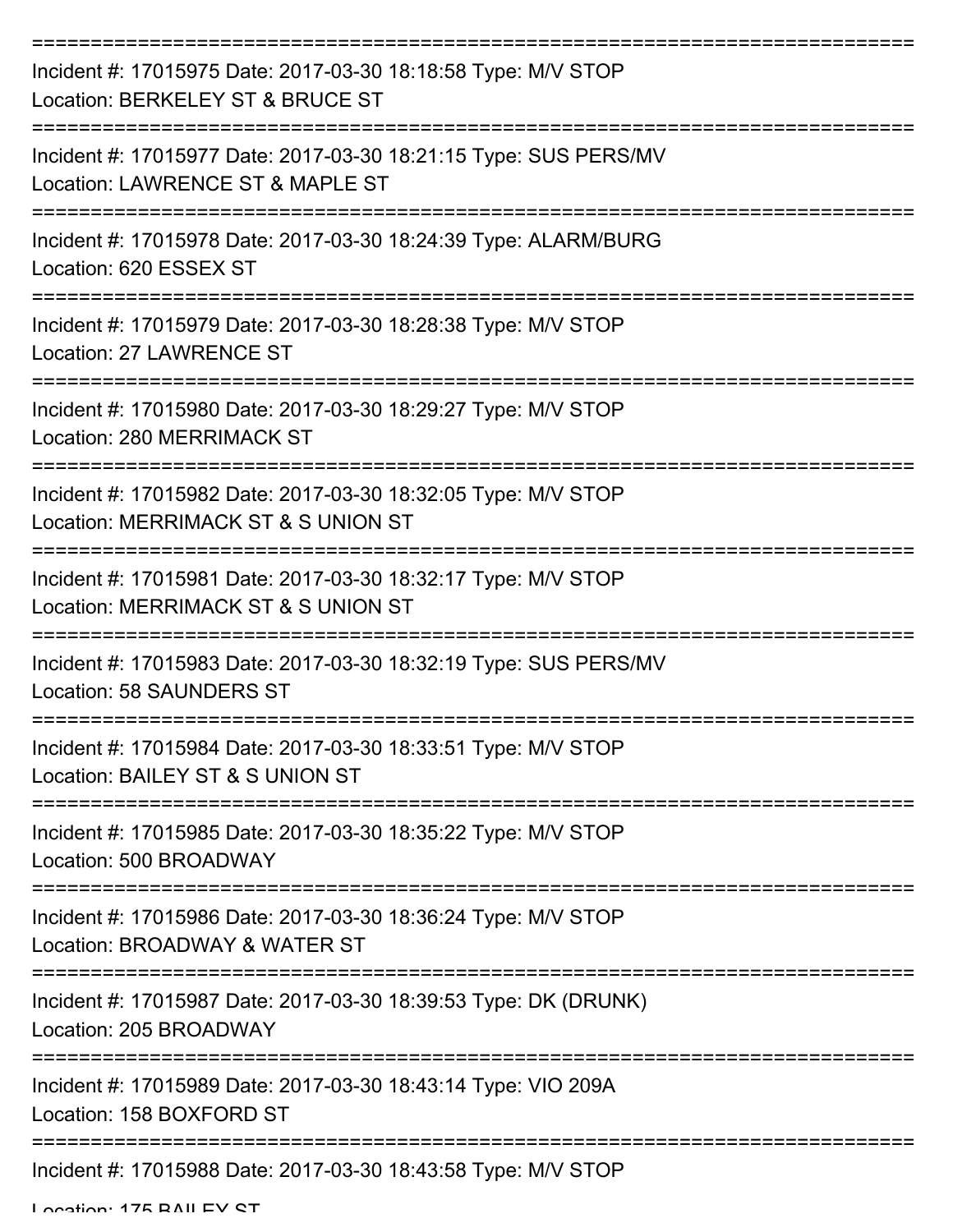| Incident #: 17015990 Date: 2017-03-30 18:44:53 Type: DRUG VIO<br>Location: 20 BELLEVUE ST             |
|-------------------------------------------------------------------------------------------------------|
| Incident #: 17015991 Date: 2017-03-30 18:46:54 Type: M/V STOP<br>Location: BROADWAY & LOWELL ST       |
| Incident #: 17015992 Date: 2017-03-30 18:53:46 Type: M/V STOP<br>Location: BROADWAY & COMMON ST       |
| Incident #: 17015993 Date: 2017-03-30 18:54:48 Type: M/V STOP<br>Location: 205 BROADWAY               |
| Incident #: 17015994 Date: 2017-03-30 19:00:43 Type: M/V STOP<br>Location: 205 BROADWAY               |
| Incident #: 17015995 Date: 2017-03-30 19:03:21 Type: M/V STOP<br>Location: AVON ST & JACKSON ST       |
| Incident #: 17015996 Date: 2017-03-30 19:15:16 Type: M/V STOP<br>Location: ESSEX ST & JACKSON ST      |
| Incident #: 17015997 Date: 2017-03-30 19:15:24 Type: SUS PERS/MV<br>Location: 260 MERRIMACK ST        |
| Incident #: 17015998 Date: 2017-03-30 19:17:42 Type: M/V STOP<br>Location: ESSEX ST & LAWRENCE ST     |
| Incident #: 17015999 Date: 2017-03-30 19:24:57 Type: DISORDERLY<br><b>Location: 15 THORNDIKE ST</b>   |
| Incident #: 17016000 Date: 2017-03-30 19:34:28 Type: MEDIC SUPPORT<br>Location: 39 ADAMS ST           |
| Incident #: 17016001 Date: 2017-03-30 19:38:30 Type: INVESTIGATION<br>Location: 205 BROADWAY          |
| Incident #: 17016002 Date: 2017-03-30 19:47:40 Type: COURT DOC SERVE<br>Location: 24 SHERIDAN ST FL 3 |
| Incident #: 17016003 Date: 2017-03-30 19:49:36 Type: 911 HANG UP<br>Location: 9 CABOT RD              |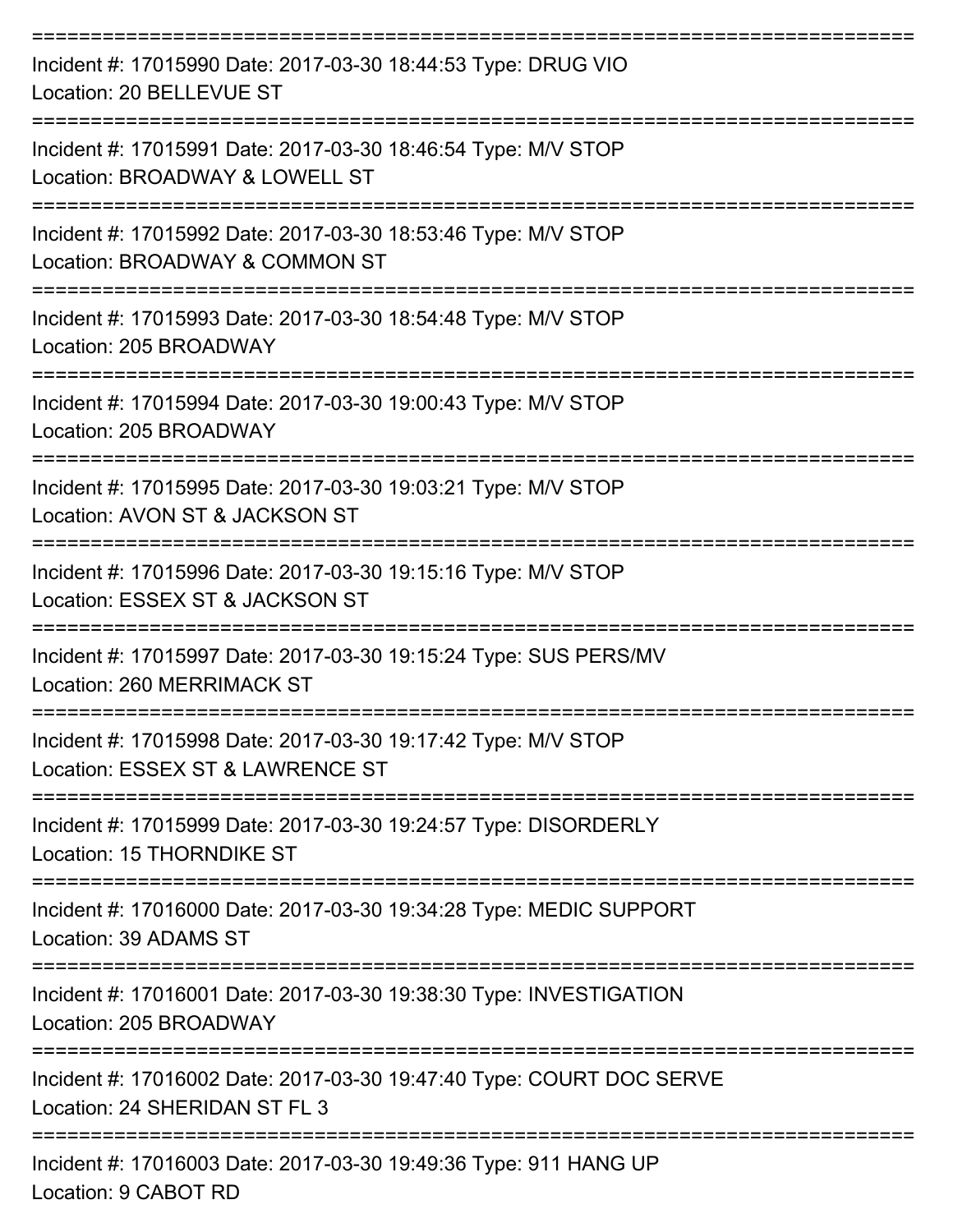| Incident #: 17016004 Date: 2017-03-30 19:52:27 Type: MAL DAMAGE<br>Location: 381 HAVERHILL ST                                          |
|----------------------------------------------------------------------------------------------------------------------------------------|
| Incident #: 17016005 Date: 2017-03-30 19:53:06 Type: DISTURBANCE<br>Location: 85 NESMITH ST                                            |
| Incident #: 17016006 Date: 2017-03-30 19:57:30 Type: ALARM/BURG<br>Location: 15 BAY STATE RD                                           |
| Incident #: 17016007 Date: 2017-03-30 20:00:32 Type: NOISE ORD<br>Location: 15 THORNDIKE ST                                            |
| Incident #: 17016008 Date: 2017-03-30 20:04:43 Type: TOW OF M/V<br>Location: 2 INMAN ST                                                |
| Incident #: 17016009 Date: 2017-03-30 20:33:16 Type: COURT DOC SERVE<br>Location: 8 MERRIMACK VIEW CT                                  |
| :=============================<br>Incident #: 17016010 Date: 2017-03-30 20:39:49 Type: KEEP PEACE<br>Location: 113 SPRINGFIELD ST FL 2 |
| Incident #: 17016011 Date: 2017-03-30 20:45:44 Type: NOISE ORD<br>Location: BAILEY ST & S UNION ST                                     |
| Incident #: 17016012 Date: 2017-03-30 20:50:59 Type: HIT & RUN M/V<br>Location: SAL'S RESTURANT / 354 MERRIMACK ST                     |
| -----------------------------<br>Incident #: 17016013 Date: 2017-03-30 20:56:05 Type: LOUD NOISE<br>Location: 123 ABBOTT ST            |
| Incident #: 17016014 Date: 2017-03-30 21:11:17 Type: M/V STOP<br>Location: BROADWAY & ESSEX ST                                         |
| ===============================<br>Incident #: 17016015 Date: 2017-03-30 21:45:30 Type: SHOTS FIRED<br>Location: 18 ORCHARD ST         |
| Incident #: 17016016 Date: 2017-03-30 21:58:54 Type: SUS PERS/MV<br>Location: ALLSTON ST & HIGH ST                                     |
| Incident #: 17016017 Date: 2017-03-30 22:01:44 Type: M/V STOP<br>Location: ALLSTON ST & HIGH ST                                        |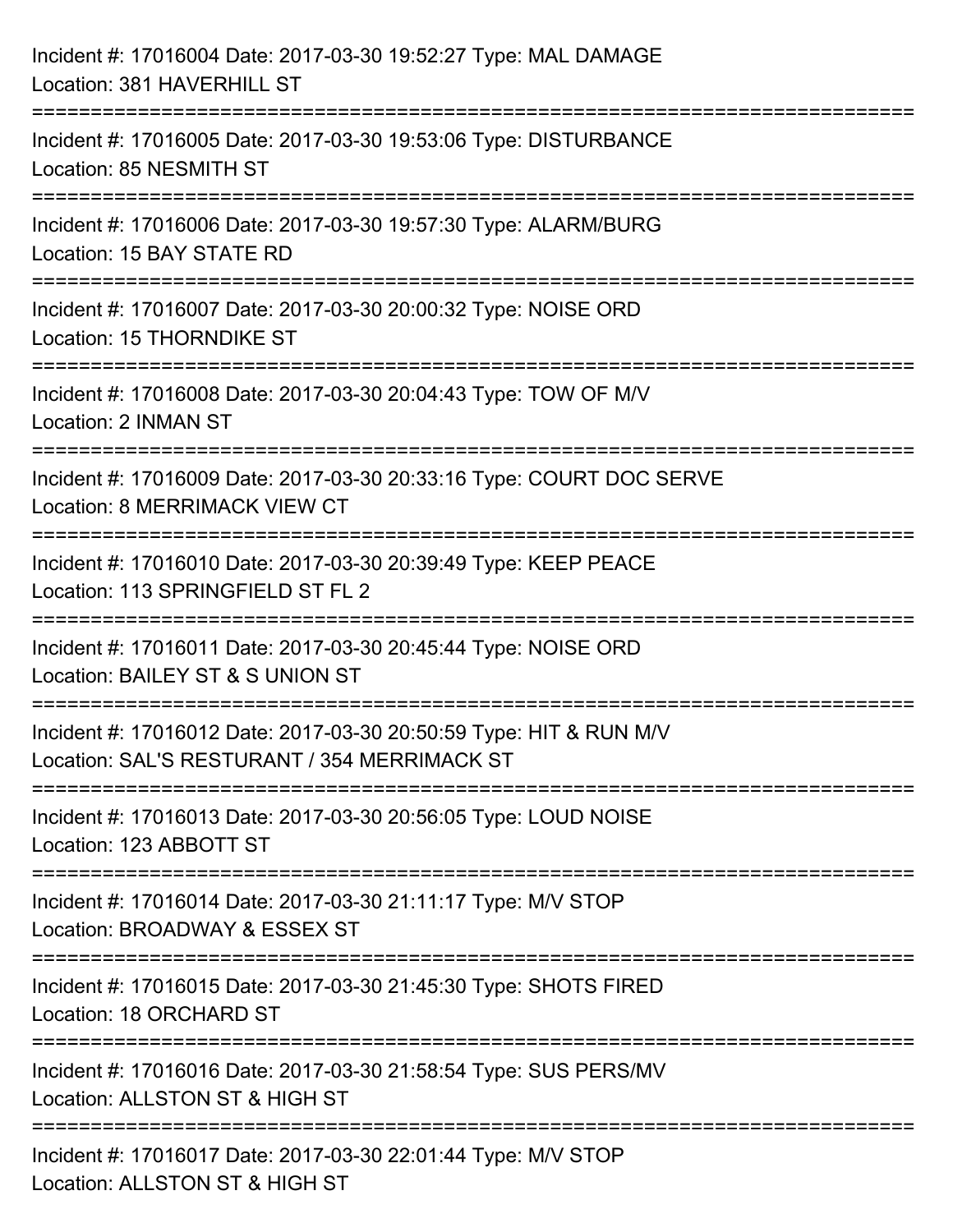| Incident #: 17016018 Date: 2017-03-30 22:23:57 Type: SUS PERS/MV<br>Location: DOLAN CT & MERRIMACK ST |
|-------------------------------------------------------------------------------------------------------|
| Incident #: 17016019 Date: 2017-03-30 22:37:56 Type: NOISE ORD<br>Location: 114 BERNARD AV FL 2       |
| Incident #: 17016020 Date: 2017-03-30 22:51:21 Type: STOL/MV/PAS<br>Location: 149 BAILEY ST           |
| Incident #: 17016021 Date: 2017-03-30 22:56:28 Type: NOTIFICATION<br>Location: 35 BASSWOOD ST #2      |
| Incident #: 17016022 Date: 2017-03-30 22:58:03 Type: M/V STOP<br>Location: BROADWAY & WHITMAN ST      |
| Incident #: 17016023 Date: 2017-03-30 23:01:44 Type: M/V STOP<br>Location: BROADWAY & MANCHESTER ST   |
| Incident #: 17016024 Date: 2017-03-30 23:02:56 Type: M/V STOP<br>Location: EXETER ST & WINTHROP AV    |
| Incident #: 17016025 Date: 2017-03-30 23:06:47 Type: NOISE ORD<br>Location: 47 JEFFERSON ST           |
| Incident #: 17016026 Date: 2017-03-30 23:16:09 Type: UNWANTEDGUEST<br>Location: 12 MELROSE ST FL 2    |
| Incident #: 17016027 Date: 2017-03-30 23:23:40 Type: DISTURBANCE<br>Location: FARNHAM ST & S UNION ST |
| Incident #: 17016028 Date: 2017-03-30 23:30:33 Type: M/V STOP<br>Location: BROADWAY & WATER ST        |
| Incident #: 17016029 Date: 2017-03-30 23:31:16 Type: SUS PERS/MV<br>Location: 123 BUNKERHILL ST       |
| Incident #: 17016030 Date: 2017-03-30 23:59:00 Type: FIGHT<br>Location: 95 WEARE ST                   |